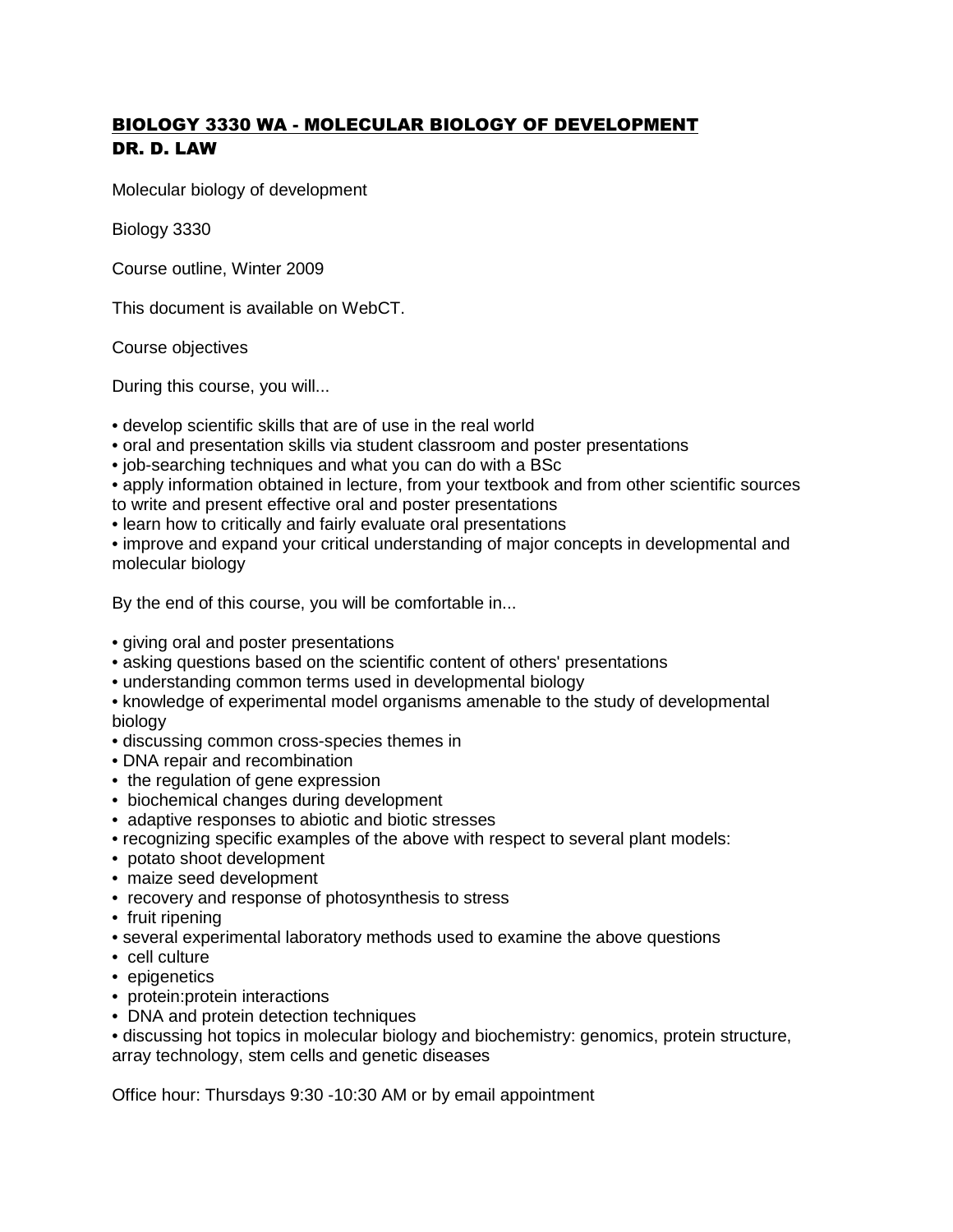Lectures:

Mon. Jan. 5 to Wed. Apr. 1, 2009. Mondays and Wednesdays 11:30 AM -1 PM AT 2020

Following is a preliminary lecture schedule. Details will be added as the lecture material becomes more finalized.

Lectures are available for download the previous evening on WebCT.

# Day Date Topic

1 Mon Jan 5 Introduction; Analysis of development 2 Wed Jan 7 The development of multicellular organisms (p. 1157-1163) 3 Mon Jan 12 The role of cells in development (based on p. 1163-1170) 4 Wed Jan 14 The regulation of gene expression I (pp. 375-395) 5 Mon Jan 19 The regulation of gene expression II: small RNAs 6 Wed Jan 21 The regulation of gene expression III: genetic switches (pp. 395-415) 7 Mon Jan 26 The regulation of gene expression IV: epigenetic mechanisms (pp. 207-216) 8 Wed Jan 28 Model organisms in developmental biology

Mon Feb 2 Midterm exam (covers lectures 1 to 7 inclusive) Wed Feb 4 Student presentation 1 Mon Feb 9 Student presentation 2 9 Wed Feb 11 Development of the model plant Arabidopsis thaliana (pp. 1242-1257)

STUDY BREAK: Feb. 16 to 20

Mon Feb 23 Student presentation 3 Wed Feb 25 Student presentation 4 10 Mon Mar 2 The translational and posttranslational regulation of gene expression Wed Mar 4 Student presentation 5

11 Mon Mar 9 Molecular cloning: an introduction Wed Mar 11 Student presentation 6 Mon Mar 16 Student presentation 7

12 Wed Mar 18 Molecular cloning: uses of this technology

13 Mon Mar 23 Tools for probing gene function Wed Mar 25 Student presentation 8 Mon Mar 30 Student presentation 9 Wed Apr 1 Student poster presentation in Agora (during regular class time)

Textbook:

"Molecular biology of the cell", 4th ed., Alberts et al. (2002).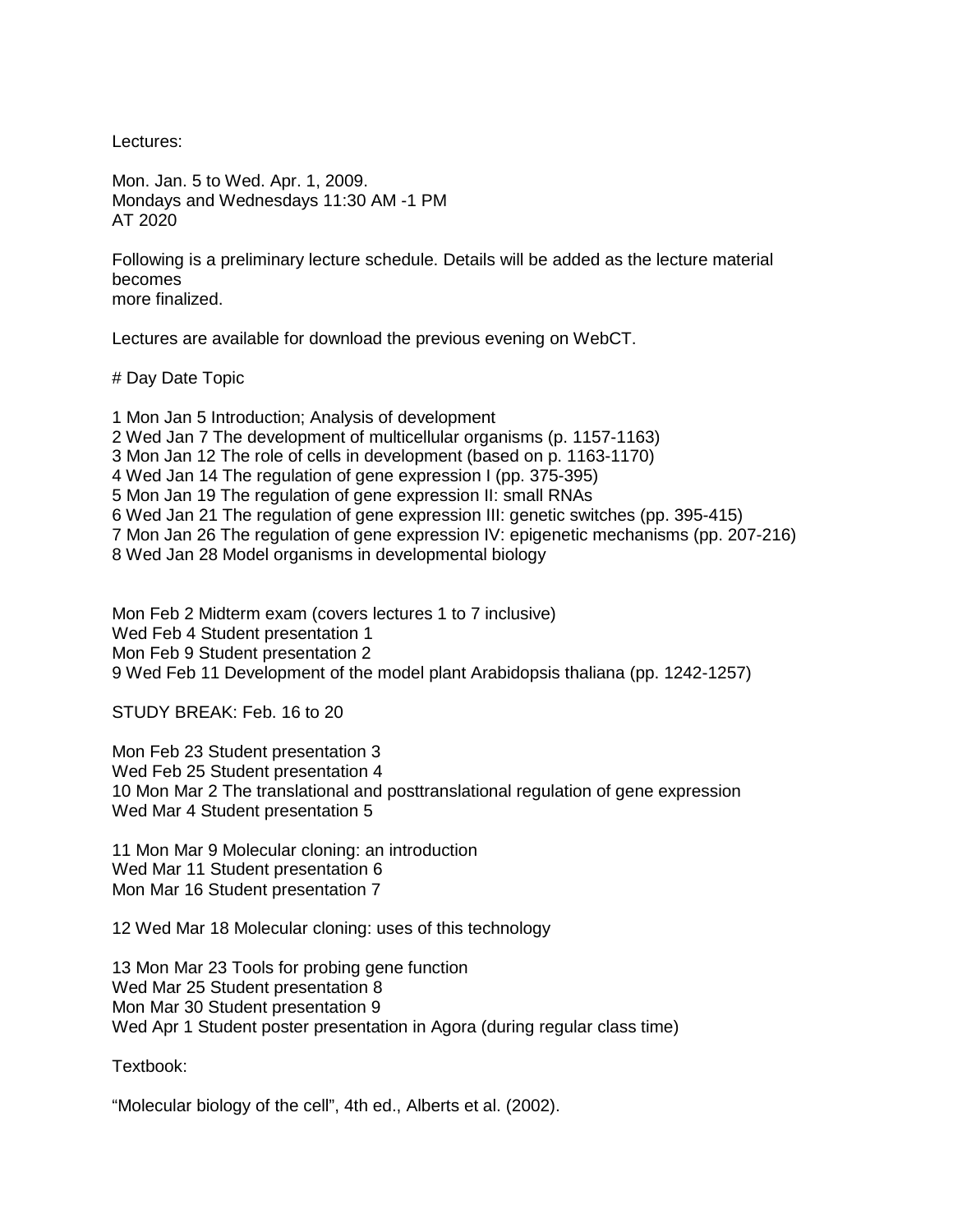Available in bookstore or from amazon.ca. This is the same version as has been used over the last several years for Cell Biology (Biol 2230). Note that the fifth edition of this text was released in early 2008; we will use the fourth edition in this course.

The text is available free online at the National Center for Biotechnology Information (NCBI) via

PubMed. However, accessing the information is difficult as search terms have to be entered; the text cannot be followed page-by-page. The paper copy of the text is therefore recommended.

The textbook homepage has more information on the book, but little in the way of interactive content. The textbook does come with a CD-ROM with learning tools that include supplemental

pictures and QuickTime movies designed to clarify concepts.

On reserve:

All in the library on 2-hour reserve.

The course text:

- Molecular biology of the cell / Bruce Alberts ... [et al.]. QH 581.2 M64 2002
- The new edition of this text (2008) is also on reserve
- These texts may be of supplemental help to the course textbook.
- Developmental biology / Scott F. Gilbert. QL 955 G44 1994
- The new edition of this text (2007) is also on reserve
- A practical guide to developmental biology / Melissa Gibbs. QH 491 G53 2003

Note also that I have many molecular biology, biochemistry and developmental biology textbooks

that I may be willing to lend to students. Ask and you may receive.

Marking scheme (details below):

- $\bullet$  5 assignments  $\omega$  4% each = 20%
- Oral presentation 15%
- Poster presentation 15%
- Course participation 5%
- Midterm exam 15%
- Final exam (date and time TBA) 30%

Assignments:

These are geared towards

- finding scientific resources relevant to molecular biology
- increasing student job-hunting skills through effective CV writing
- researching the scientific background of potential future supervisors (for those continuing to

graduate school) or companies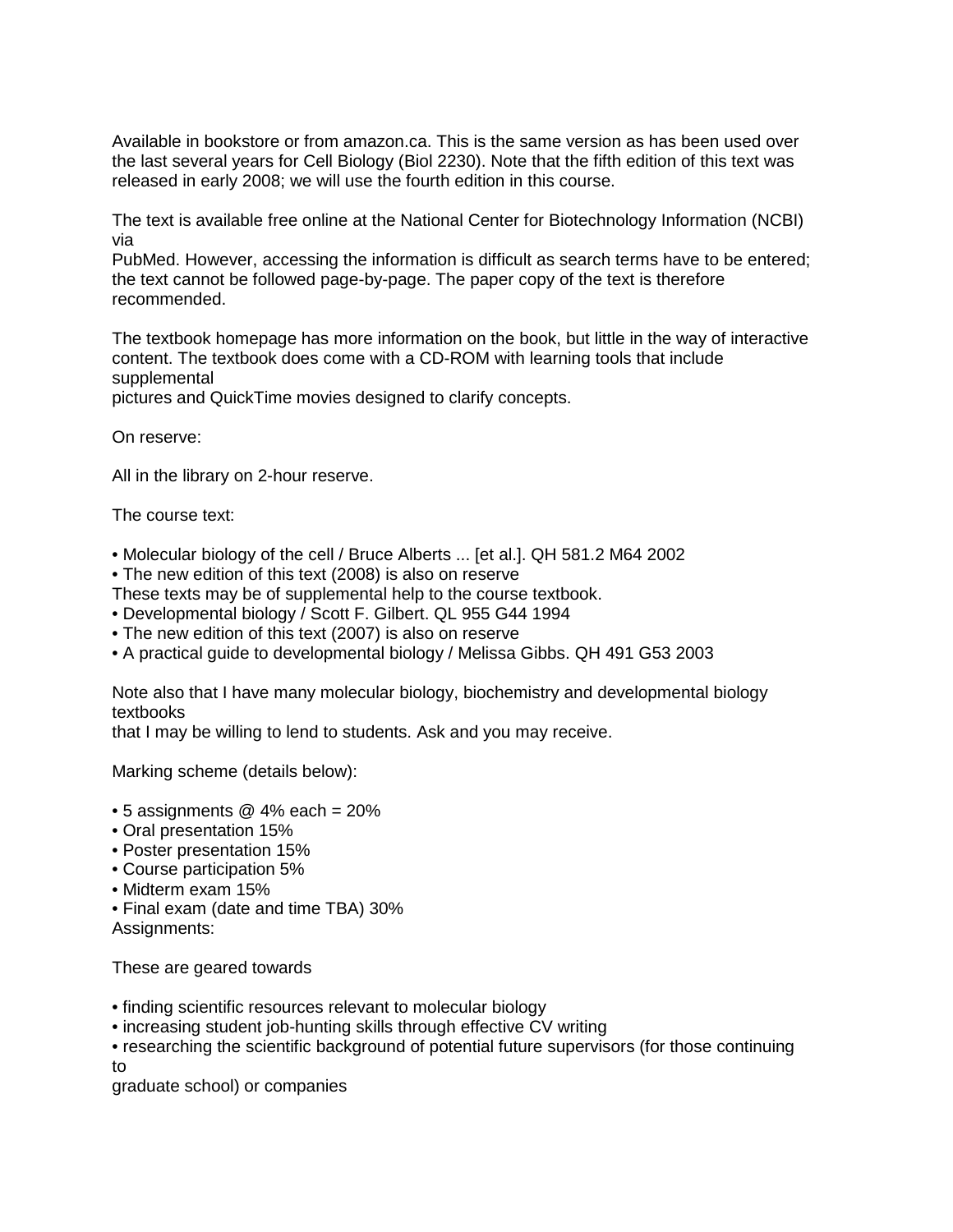There are also two developmental biology oriented assignments. Due dates for these assignments are throughout the term and are always Wednesdays at the beginning of class.

Assignment Due date number (in class) 1 21-Jan 2 28-Jan 3 11-Feb 4 25-Feb 5 11-Mar

Assignment handout available on WebCT.

Student presentations:

Oral and poster presentations are some of the principal means by which ideas are communicated in science. Your first experience with a wider audience in your field will likely be by one of these communication techniques at a scientific conference. Effectively communicating your ideas to an audience and exciting them with your work are key job skills in any field (including being a professor!). As such, this course places emphasis on these critical aspects of your professional development.

You will want to start thinking about the presentations soon. There will be two presentations by

each student during the course, both of which will be part of a group effort. One will be oral and

take place during the lecture period, starting Wednesday, February 4. The other will be a poster

presentation at the end of the course.

A. Oral presentations

Oral presentation info and topic list available on WebCT.

Student presentation evaluation form available on WebCT. Please bring one of these forms per

oral presentation to class and hand it in with your comments.

## B. Poster presentations

The session will take place during the last class on Wednesday, April 1 in the Agora. These presentations will be centered on a recent paper in molecular biology or biochemistry on a developmental theme (suggestions for journals will be given in class; contact me with an idea

and I can give you suggestions by email or in person as well). Posters will be judged by faculty

volunteers.

More poster info is available on WebCT.

Student participation: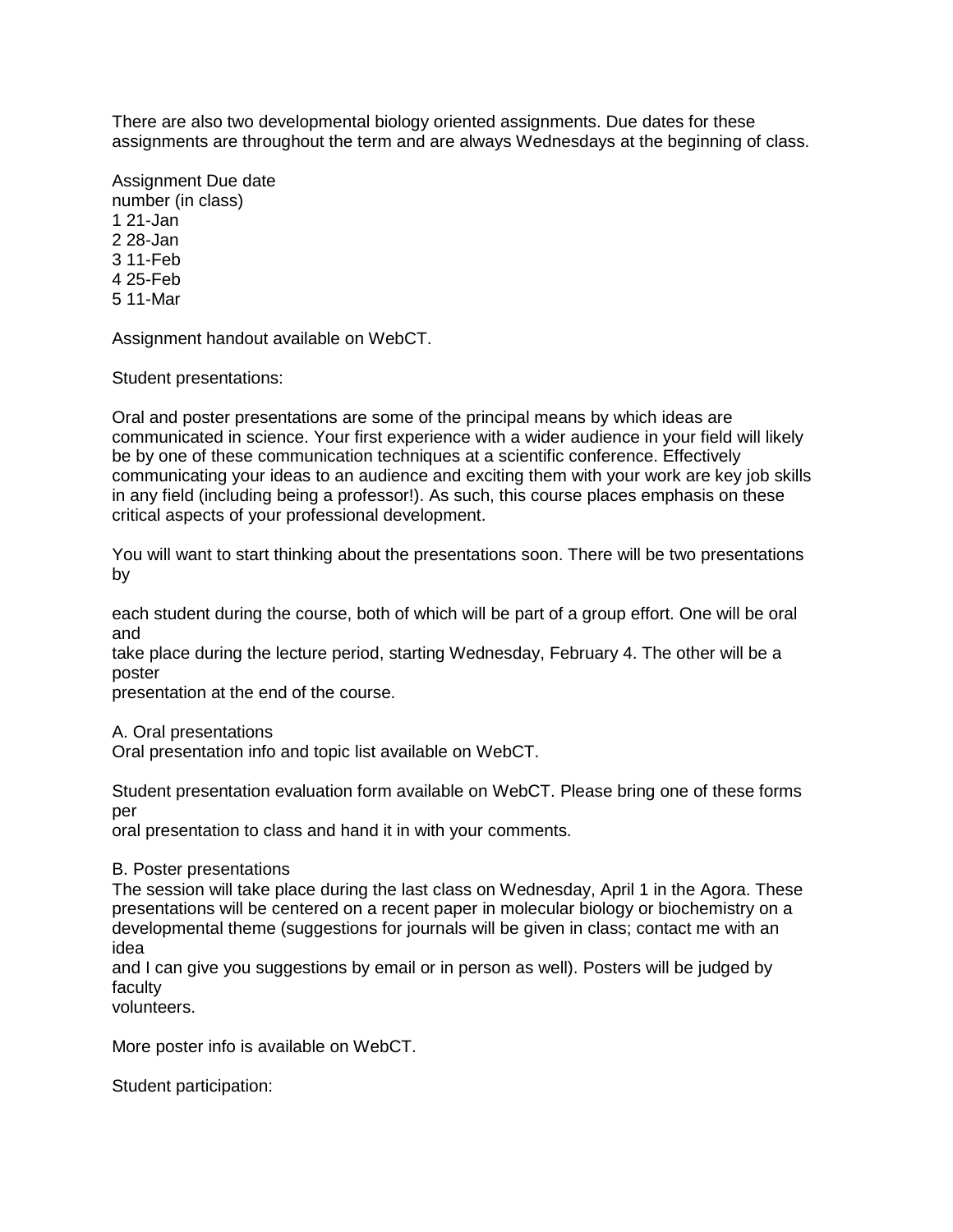Much of the participation will be done using the i>clicker electronic survey system, the same as

was used in Biochemistry I in the 2008F term. The remotes are available in the bookstore for around \$30 each. They may also be purchased used from several Biochem I students, as detailed

in my email.

Note that 5% of your final mark is allocated to participation. This will be based on:

• asking relevant, insightful questions at the end of other students' oral presentations, and handing in written critiques at the end of student oral presentations (1%), and

• answering questions that are based on the lecture material using the i>clicker during the instructor's lectures (4%), equally allocated for

• attendance (2% of final mark), and

• correct answers (2% of final mark)

The clickers are available in the bookstore. Please register your i>clicker online before the first

class. Additional information on the technology will be given in the first class.

Your participation will be noted by the course instructor. You will be able to miss a maximum of 2 course instructor-led classes and 2 student presentation dates without penalty. The mark and

comments that you assign to your peers will be used to guide my evaluation of their oral presentation; they may also be included in my emailed comments to the presenters.

In order to provide useful comments, simply showing up for the presentations is not enough. You have to take note of the material being presented, and reduce it down to a short "executive

summary" in order to effectively criticize it. Each year a few students played games and/or talked during the presentations... this is very rude and will not be tolerated. Your participation mark will be reduced if this occurs.

Statement on academic dishonesty:

The full version of Lakehead University's policy on academic dishonesty is available here: http://calendar.lakeheadu.ca/current/contents/regulations/univregsIXacdishon.html. This policy

makes up part of the Code of Student Behaviour and Disciplinary Procedures. All students in this course should read this policy and become familiar with it.

In summary, the penalty for plagiarism or cheating on any part of this or any other course is zero for the work where the student is caught. Serious or repeated plagiarism, including cheating on an examination or test, will result in a mark of zero for the course and may result in expulsion from the University.

For the purposes of this course, there are in particular several places where cheating may occur:

- a) using written or electronic notes or through conferring with another person in a test or examination;
- b) voting electronically in place of another person for the participation component of the course;